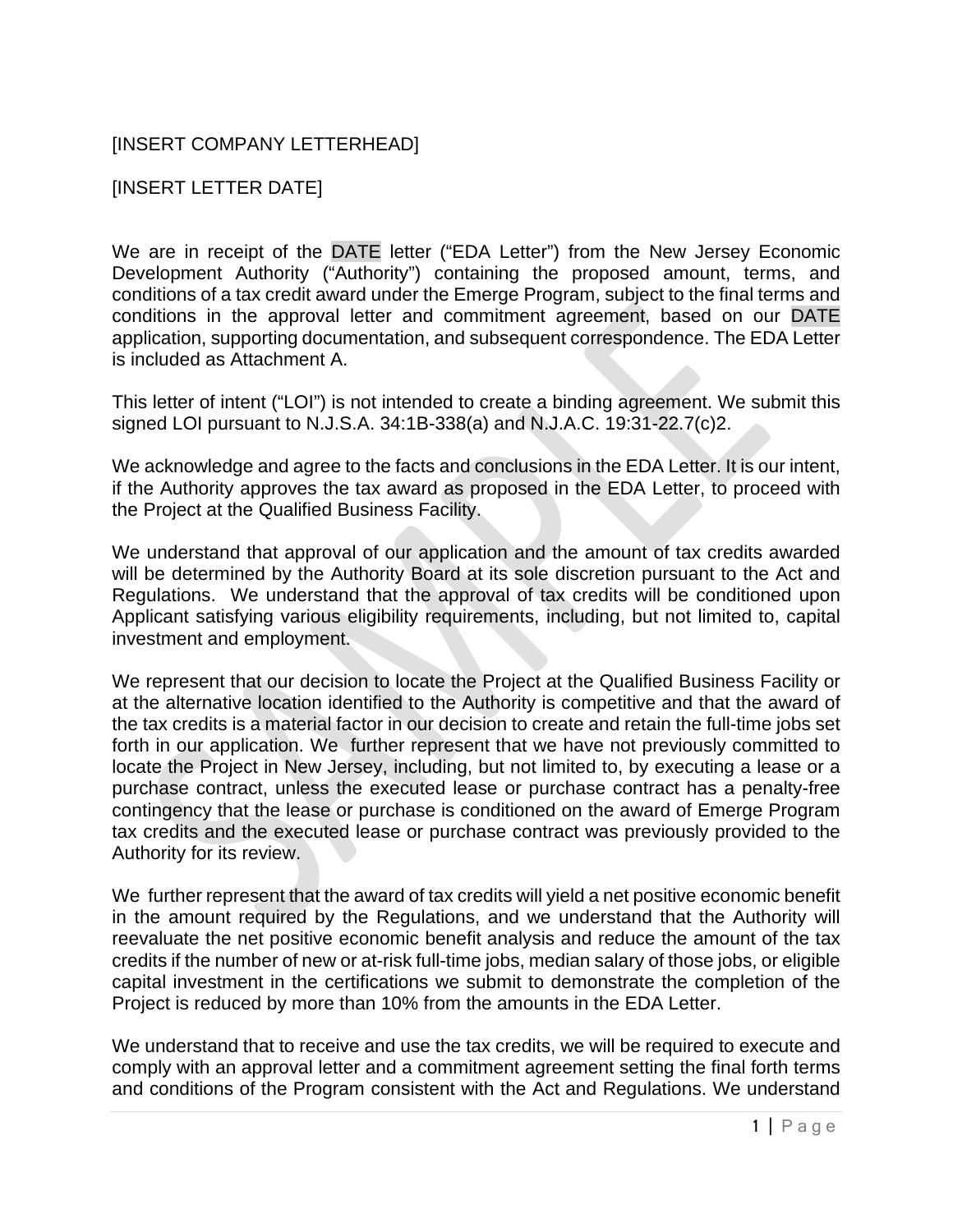that in accordance with the Act and Regulations, such final terms and conditions include the requirement of affirmative action for construction work and prevailing wage for construction work and building services work. We further understand that the tax credit is subject to reduction, forfeiture, or recapture.

We understand that if we terminate this LOI, our application shall be withdrawn from further consideration and we will need to submit a new application to request a tax credit for the Project. We also understand that any change to the Project may require the execution of a new LOI before the Authority Board considers our new application.

Our company and the Authority shall not be deemed partners, in any way or for any purpose, to be or to have become, by execution of this LOI or any action taken under this LOI. This LOI has been entered into solely by and among us and the Authority and will not be deemed to create any rights in third parties or to create any obligations of our company or the Authority to any third parties.

We agree that this LOI will be governed by and construed under the laws of the State of New Jersey. The liability of the Authority, its members, officers, agents, and employees, shall be subject to all provisions of the New Jersey Tort Claims Act, N.J.S.A. 59:1-1 et seq. and the New Jersey Contractual Liability Act, N.J.S.A. 59:13-1 et seq.

By signing this LOI, both parties agree that electronic signature of this LOI are deemed to be valid execution and delivery as though an original ink. Both parties explicitly consent to the electronic delivery of the terms of the transaction evidenced by this LOI and affirm that their electronic signatures indicate a present intent to be bound by the electronic signatures and the terms of the LOI.

This LOI may be executed in counterparts, each of which will be deemed to be an original, and such counterparts will constitute one and the same instrument, and may be delivered by telecopier, e-mail, PDF or other facsimile transmission all with the same force and effect as if the same were a fully executed and delivered original manual counterpart.

> Sincerely, Company Name

\_\_\_\_\_\_\_\_\_\_\_\_\_\_\_\_ [CEO Name] [Chief Executive Officer (or equivalent officer)]

\_\_\_\_\_\_\_\_\_\_\_\_\_\_\_\_ [Date]